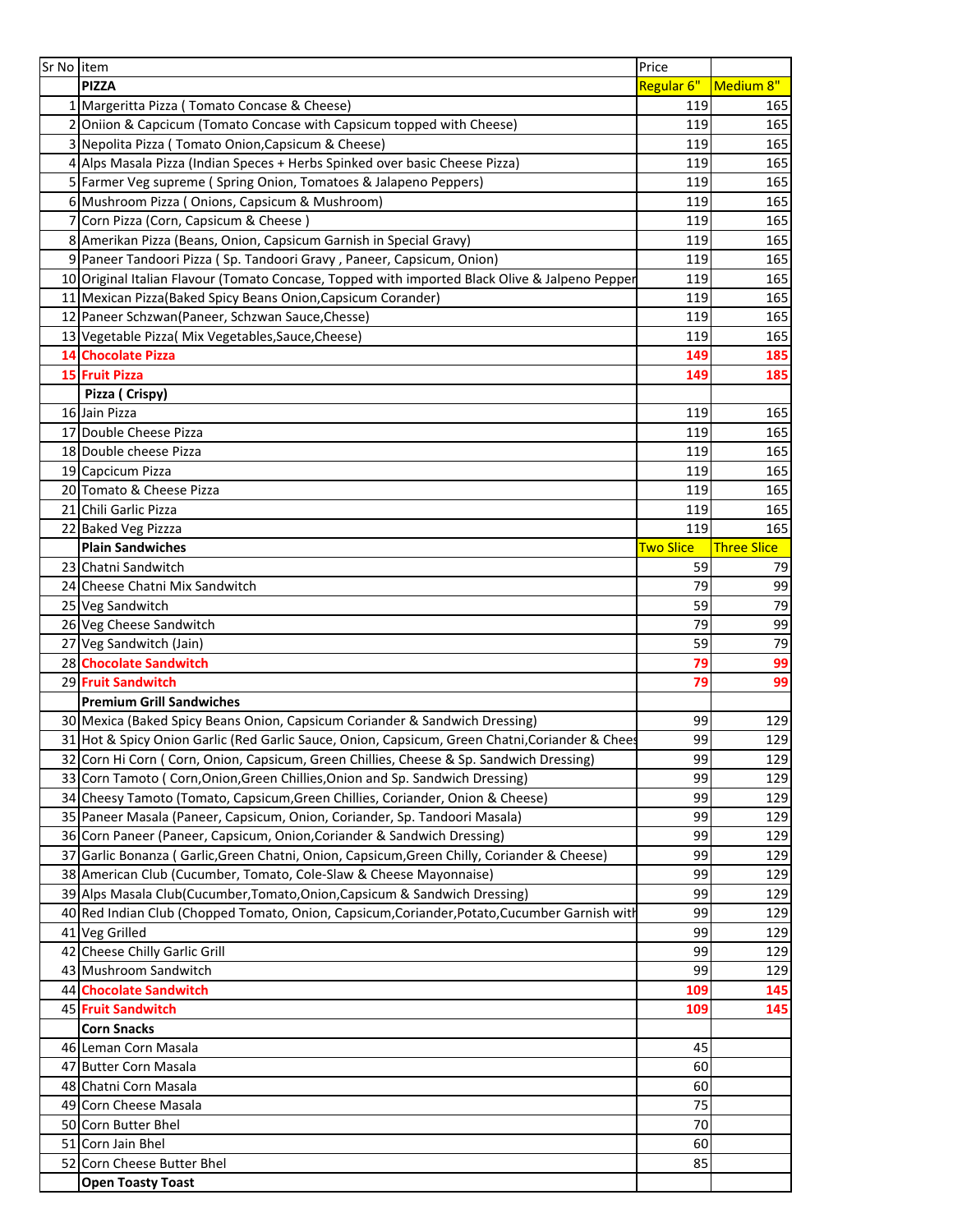| 53 Cheese Garlic Toast                                           | 109 |  |
|------------------------------------------------------------------|-----|--|
| 54 Cheese Chilli Toast                                           | 99  |  |
| 55 Cheese Chilli Garlic                                          | 109 |  |
| 56 Cheese Tomoto Toast ( Cheese Chilly Cap. & Tomato)            | 109 |  |
| 57 Premium Toast (Cheese, Jalopeno, Olive, Onion, Cap. Orangano) | 109 |  |
| 58 Mushroom Toast (Cheese Chilly Cap. Onion & Mushroom)          | 109 |  |
| <b>Noodles Chataka</b>                                           |     |  |
| 59 Masala Maggi                                                  | 49  |  |
| 60 Veg. Maggi                                                    | 59  |  |
| 61 Butter Masala Maggi                                           | 69  |  |
| 62 Cheese Masala Maggi                                           | 79  |  |
| 63 Paneer Masala Maggi                                           | 69  |  |
| 64 Butter Panner Masala Maggi                                    | 79  |  |
| 65 Cheese Paneer Masala Maggi                                    | 89  |  |
| <b>Shakes &amp; Cold Coffee</b>                                  |     |  |
| 66 Chocolate                                                     | 79  |  |
| 67 Rose                                                          | 79  |  |
| 68 Strawberry                                                    | 79  |  |
| 69 Litchi                                                        | 79  |  |
| 70 Mango                                                         | 79  |  |
| 71 Chickoo                                                       | 79  |  |
| 72 Chickoo-Chocolate                                             | 89  |  |
| 73 Butter Scotch                                                 | 79  |  |
| 74 Sitafal                                                       | 79  |  |
| 75 Cold Coco                                                     | 79  |  |
| 76 Thandai                                                       | 79  |  |
| <b>Cold Coffe</b>                                                |     |  |
| 77 Sp. Cold Coffee                                               | 60  |  |
| 78 Oreo Coffee                                                   | 65  |  |
| 79 Coffee with Brownie                                           | 80  |  |
| Frankie                                                          |     |  |
| 80 Veg. Frankie                                                  | 80  |  |
| 81 Veg. Cheese Frankie                                           | 99  |  |
| 82 Mayo Frankie                                                  | 119 |  |
| 83 Mexican Frankie                                               | 119 |  |
| 84 Veg. Cheese Paneer Frankie                                    |     |  |
| <b>Garlic Bread</b>                                              |     |  |
| 85 Cheese Garlic Bread                                           | 99  |  |
| 86 Corn Garlic Bread                                             | 99  |  |
| 87 Paneer Garlic Bread                                           | 99  |  |
| <b>JUICES</b>                                                    |     |  |
| 88 Regular Juice                                                 | 59  |  |
| 89 Premium Juice                                                 | 89  |  |
| 90 Mix Juice                                                     | 79  |  |